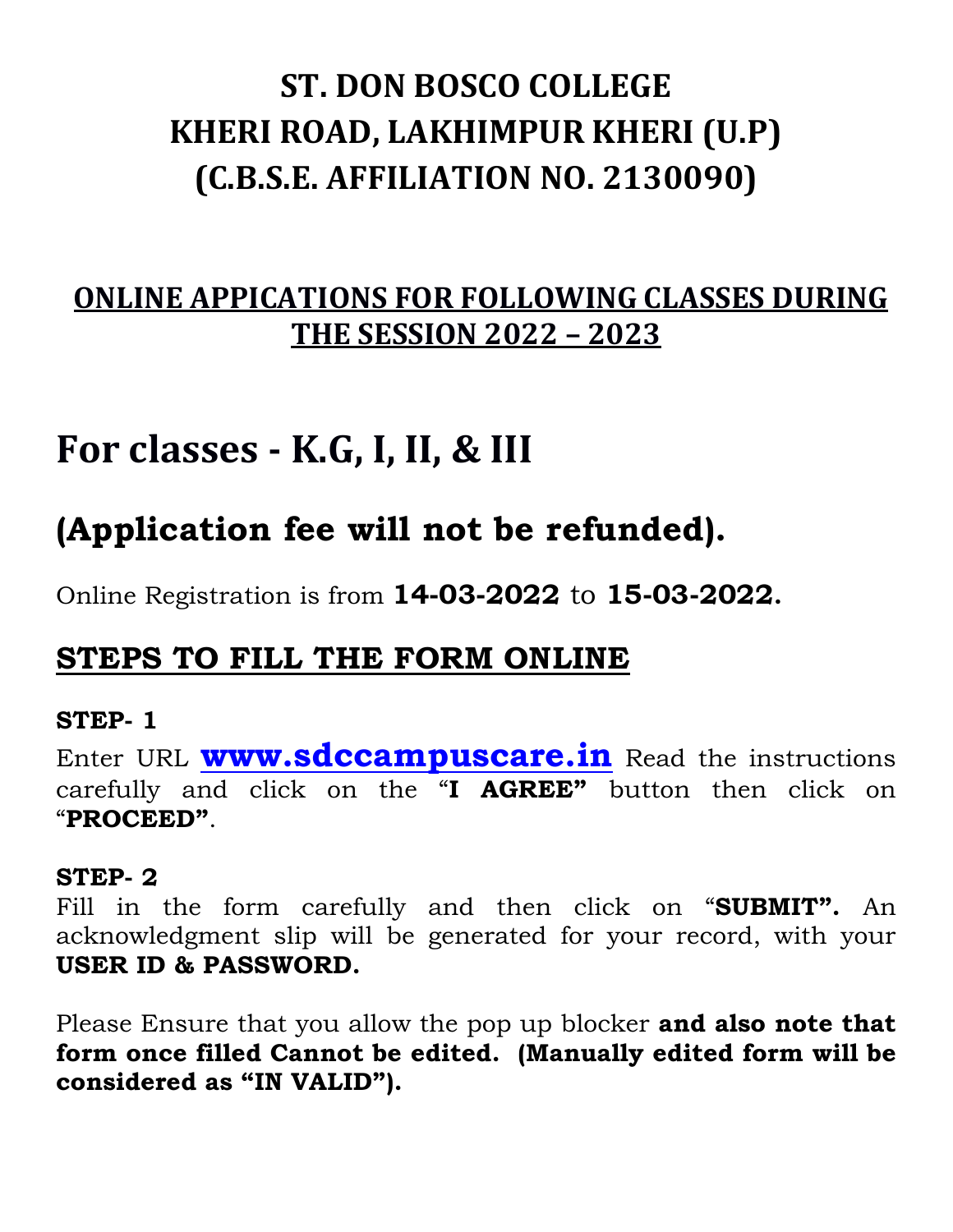#### **STEP- 3**

You will also receive the **USER ID & PASSWORD** through an SMS on your registered mobile no.

#### **STEP- 4**

After the successful completion of form, please pay rupees **2,000/** online, as application fee. You will receive an auto generated Application Form and Acknowledgement Receipt, for your personal record.

# **(Application fee will not be refunded).**

## **IMPORTANT INSTRUCTIONS:**

1.If your registration form is successfully uploaded the computerized System will generate an Acknowledgement Receipt with a reference Number which you must use in all further correspondence. The Acknowledgement Receipt will also generate an USER ID and a PASSWORD. (Please make sure Pop - up Blocker is Turned Off, to get the Acknowledgement Receipt).

2. Submit duly filled form in **SCHOOL OFFICE from 21.03.2022 to 22.03.2022. from 09.00 a.m. to 12:00 noon** without fail. Late comers will not be considered.

## **3. FORMS ARE LIMITED. AVAILABILITY OF FORMS WILL STOP AUTOMATICALLY ONCE THE REQUIRED NUMBER OF FORMS OBTAINED. SO PLEASE HURRY UP!**